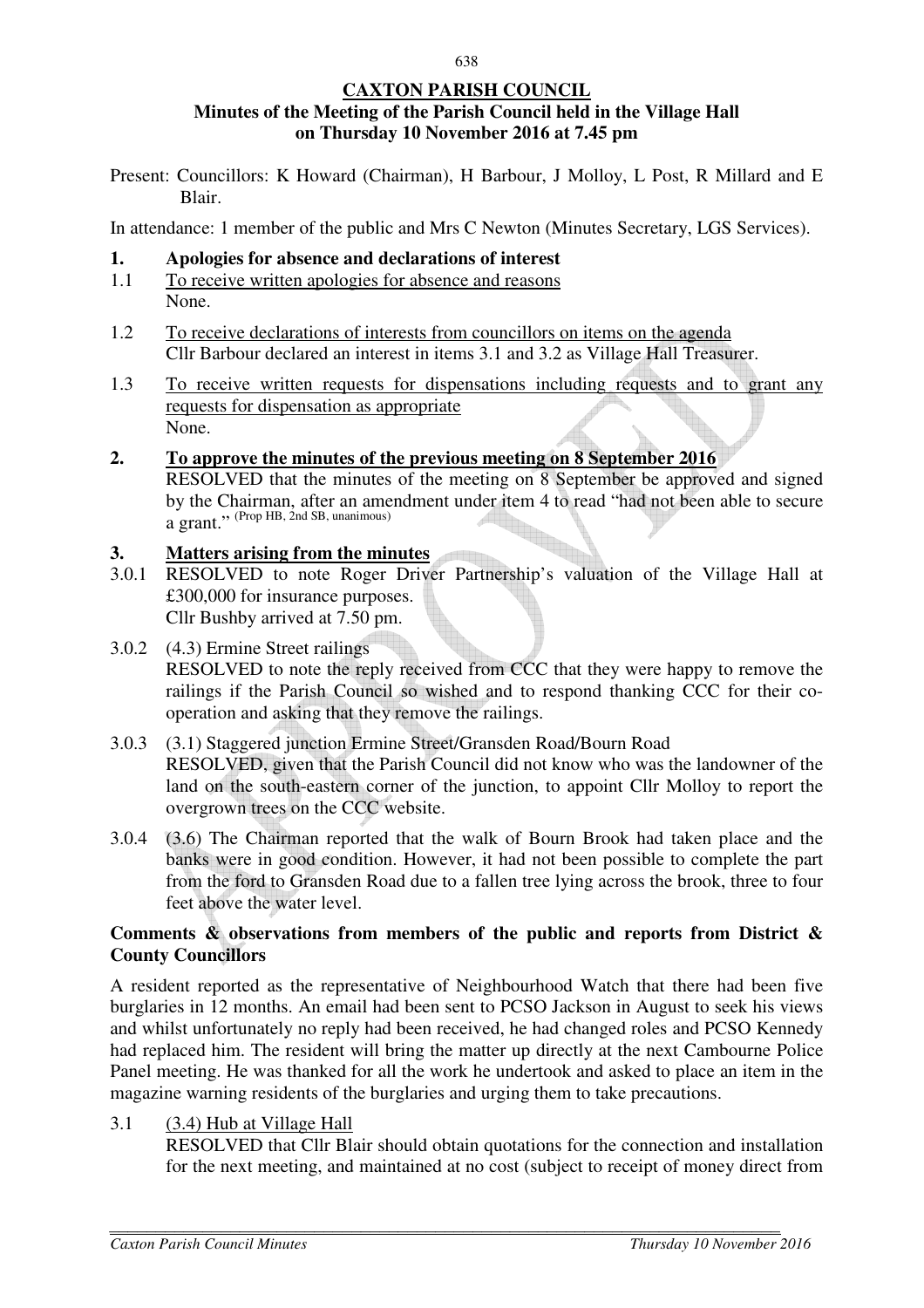Agricole). Written documentation to this effect is required from the Village Hall committee.

On a proposition by the Chairman, it was agreed to vary the order of business to take item 3.3 next.

3.3 (7.5) Highway Improvement Scheme invitation to bid The deadline is 30 November.

> RESOLVED that Cllr Blair should submit a bid on the Parish Council's behalf for reduced speed signs and traffic warning signs at a cost of £400.00 and for the road marking at the junction to be done clearly, subject to a contribution of 10% from the Parish Council, to be taken from the Highways Improvement Reserve Fund.

> A proposal by Cllr Molloy, that parking restrictions such as double yellow lines or passing spaces be introduced in Ermine Street, as the road from 77 Ermine Street to Pear Tree Cottage was reduced to one lane when the car park was full, will be an agenda item for the next meeting.

3.2 (4.1) Village Hall refurbishment – to consider request that the Council submits the grant applications

 RESOLVED to ask the Village Hall Committee to transfer sufficient funds to the Parish Council to cover of CPC contribution for the third party funding.

Cllr Molloy left the meeting at 8.30 pm.

 RESOLVED to set up a Working Group to work with the Village Hall Committee to submit the grant application, and to take up Chris Rundell's kind offer of help with compiling and managing the bid.

 RESOLVED that a Working Group be set up with membership to be Cllrs Post (Convenor), Cllr Bushby and Cllr Molloy, to draw up an application to the Amey Community Fund and to bring the proposals to a future meeting for approval by the Parish Council. (Prop KH, 2nd EB)

Cllr Molloy re-joined the meeting at 8.36 pm.

3.3 (7.5) Highway Improvement Scheme invitation to bid Taken earlier.

# **4. Local matters and members' items for info only unless stated**

4.1 Future projects/requirements

RESOLVED that consideration of the needs of the village for the next 12 months, and in the longer term from 2-5 years, is to be an agenda item for the next meeting. RESOLVED that members should contact the Clerk with suggestions of projects of any size prior to the next meeting. Once agreed by the Parish Council these are to be minuted for future S106 purposes.

A notice is to be placed in the magazine.

RESOLVED that consideration will be given to making provision for the grass cutting of open spaces in the budget when setting the precept.

4.2 Thatched bus shelter – to consider its repair RESOLVED to note that Cambourne Parish Council had been asked to make the shelter safe until the Council could consider its repair. RESOLVED that the thatched bus shelter should be retained and to seek quotations to re-erect it using the existing roof structure.  $(\text{Prop SB}, \text{2nd EB})$ 

## **5. Planning and Tree Works**

- 5.1 Applications received since the last meeting None.
- 5.2 SCDC notifications to note any received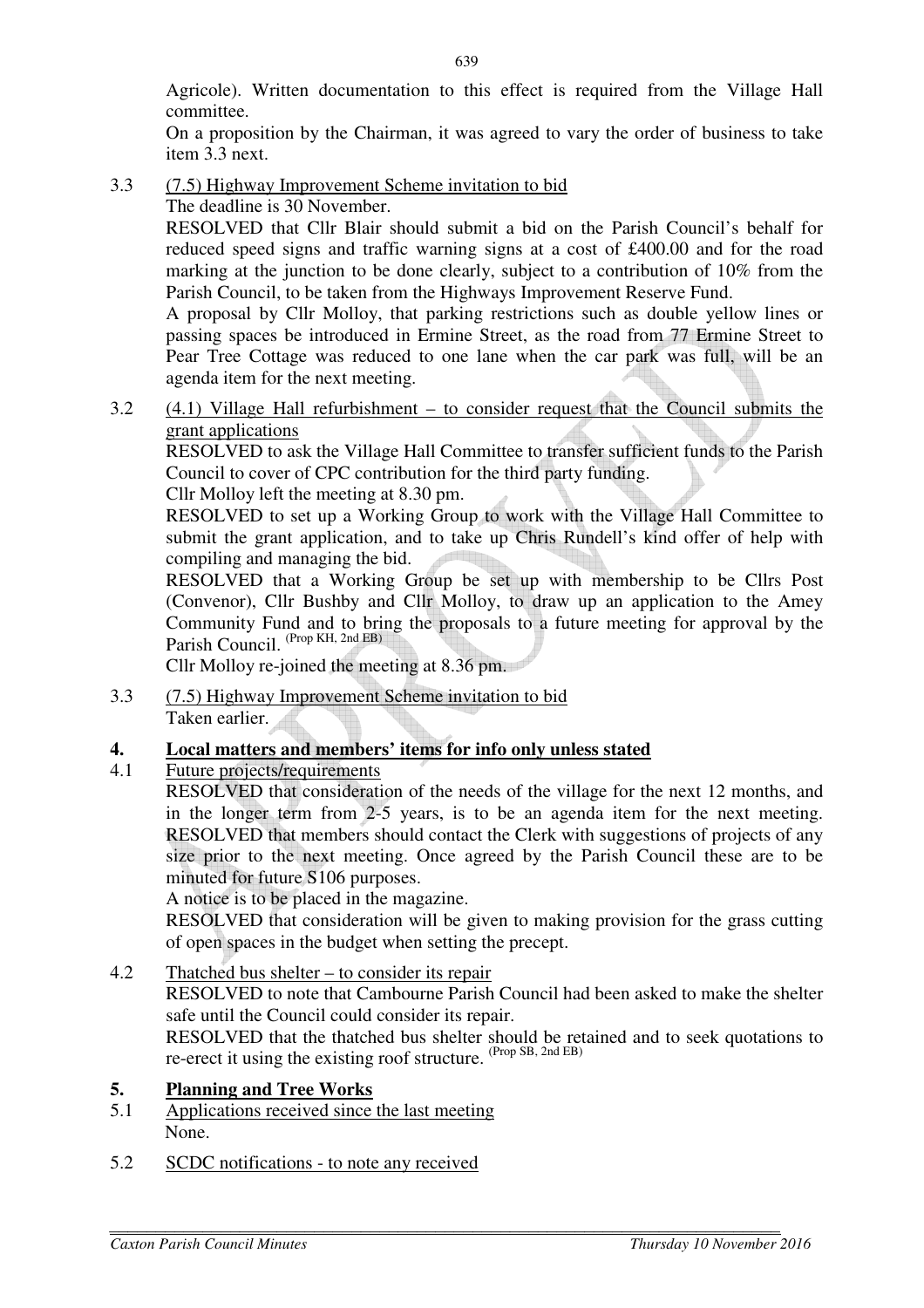- 5.2.1 S/2113/16/LB Pear Tree Cottage Replace external rendering as old rendering was crumbling and became a health and safety issue – Permission granted.
- 5.2.2 S/0774/16/FL 1 Bourn Road Recladding and reroofing of existing detached barn and single storey extension to barn – Permission granted.
- 5.2.3 S/07753/16/LB 1 Bourn Road As above, listed building application Permission granted.
- 5.2.4 S/0863/16/FL 11 Tasker's Field Two storey extension to the rear of dwelling and additional ensuite window to front elevation – Permission granted.
- 5.3 Tree works applications to consider any received
- 5.3.1 65 Ermine Street RESOLVED that the Parish Council had no comments. (Prop JM, 2nd HB, unanimous)
- 5.0.1 RESOLVED to respond that the Parish Council would like to attend, and to publicise the meeting on the notice board and in the newsletter stating "Date to be announced."

 RESOLVED, having considered correspondence from the Principal Planning Officer regarding the Cambourne West development and noted that the application is to go to the Planning Committee at the end of December. with regard to the request for an extraordinary meeting to be held at Caxton, that the Chairman will explain that due to the logistics of arranging its own meeting, and as this was just a presentation, the Parish Council is unable to arrange a meeting, but will attend the next meeting at Cambourne, which expected to take place on 6 December or 20 December.

## **6. Finance and procedure**

6.1 To receive the financial report and approve the payment of bills

RESOLVED to receive the financial report, and that the invoices and bank statements be checked at the end of the meeting, before the cheques are signed.

RESOLVED that the payments as listed be approved for payment, plus Bourn Primary School Fund (Grand piano appeal) £500.00, and Roger Driver Partnership (Village Hall valuation)  $\pounds360.00$ . (Prop EB, 2nd HB, unanimous)

| Buchans (Grass cutting)                              | £400.80 |
|------------------------------------------------------|---------|
| Buchans (Grass cutting)                              | £400.80 |
| PKF Littlejohn (Audit)                               | £120.00 |
| Guilden Morden Parish Council (Dog fouling Training) | £25.00  |
| RPM (Play equipment repair)                          | £708.00 |
| Salary                                               | £1.22   |
| Salary                                               | £1.02   |
| Salary                                               | £25.00  |
| NEST (Pension) (DD)                                  | £110.52 |
| <b>LGS Services (Admin support)</b>                  | £536.85 |
| LGS Services (Admin support)                         | £507.13 |
|                                                      |         |

Receipt of the precept was noted.

RESOLVED that the Chairman will look into the bank charge of £18.00.

RESOLVED that the sum of £10.000 should be transferred to the account with Cambridge and Counties Bank subject to their paying interest on the money. A cheque will be released at the next meeting.

6.2 To consider any quotes for urgent works required because of risk None.

# 6.3 PKF Littlejohn – annual audit completion

RESOLVED to note the completion of the annual audit and the comment that the Council had not provided a bank statement at  $31<sup>st</sup>$  March for the Cambridge and Counties Bank.